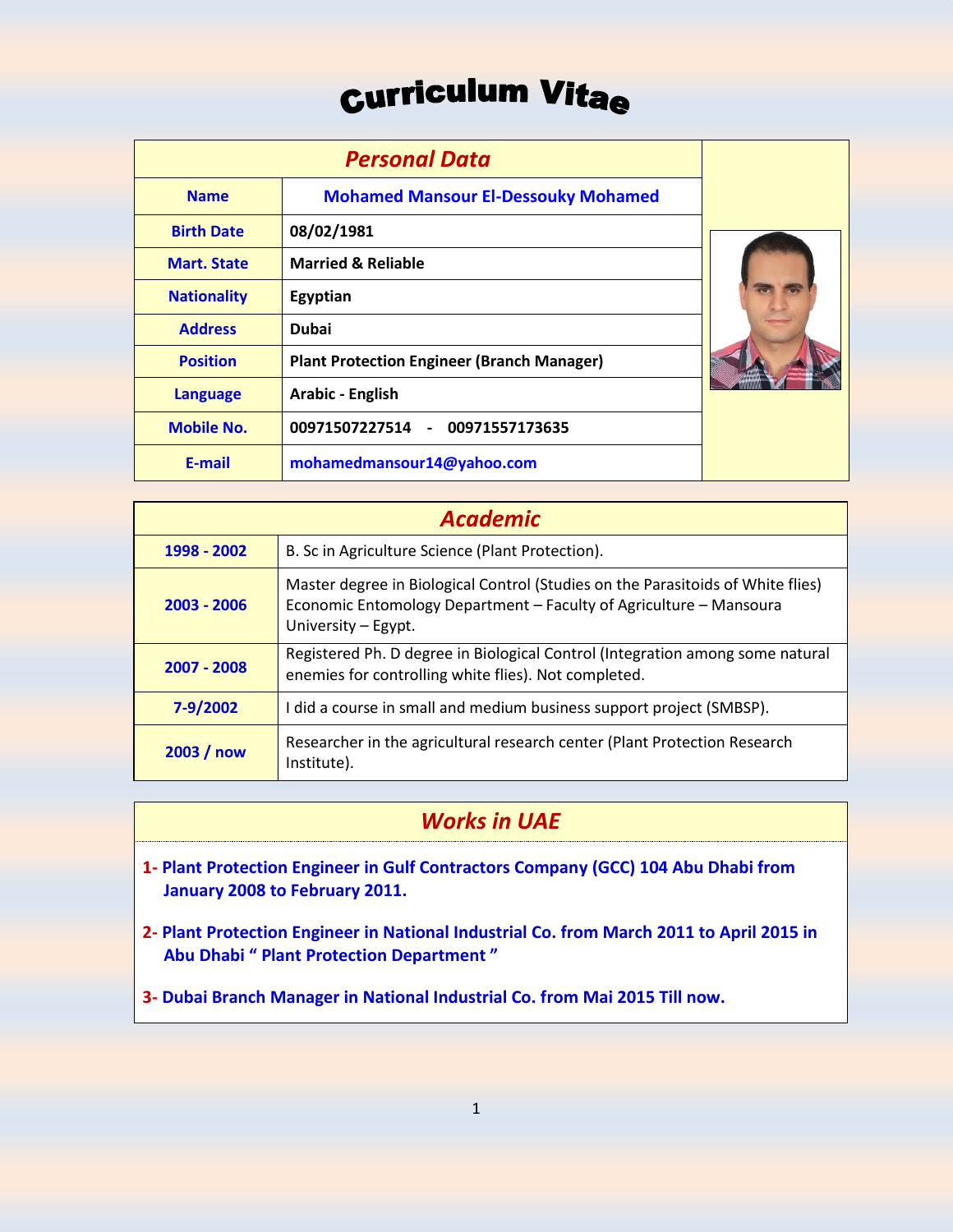### *Technical experiences*

- Preparing the plant protection programs and the reports.
- Experience in Biological control for use in the integrated pest management.
- Preparation of programs to combat pests and diseases of date palms trees and inject the palm-infected with the Red Palm Weevil.
- Experience in the control of insecticides, fungicides, Nematodes, herbicides & weeds and public health pesticides.
- Expecting the time of infestation according to seasonal changes (temperature & humidity) as well as the pests life cycle.
- Determining volume or degree of infestation, types of infected plants and stage of infestation (early, late).
- Preparation of annual programs for the maintenance of gardens and landscaping projects.
- Preparation of annual programs for the crop of vegetables and fruit trees.
- Preparing for schedules and programs for organic and chemical fertilizers for all kinds of plants with estimating the required quantities.
- Monitoring, Diagnosing, Surveying and controlling the infestations.
- Follow up the plant protection activities to control the pests.
- Follow-up the treatment procedures for Insects, Fungus, Bactria, Nematode, Weeds, Rats and Slugs.
- Determine the effects of pesticides and safety applications for controlling the pests.
- Follow up the requirements for safety, using appropriate Personal Protective Equipment (PPE).
- Preparing and follow-up all date palm services (Planting, fertilizing, treatment, pollination, thinning, trimming and harvesting).
- Follow up the requirement for good storage, safety, precautions of chemicals.
- Managing the whole operations regarding landscape, indoor plants & pest control.
- Preparation of daily site report and estimation of labor and material equipment.
- Communicate with client and consultant.
- Experience in the registration of pesticides and fertilizers in the Ministry of Climate Change & Environment and incorporated in the UAE.
- Communication with government departments and agricultural companies and individuals for the purpose of marketing of pesticides and fertilizers, seeds, tools and agricultural equipment and machinery.
- Visit the gardens, farms, and nurseries for the purpose of examination of all types of plants to identify problems and find the right solution in terms of insect or fungal infections or a lack of nutrients and other.
- Follow up all NIC branches (Abu Dhabi Dubai Al Ain Liwa Al Dhaid Shahama) of technical, sales operations, store, and stand on the problems and find appropriate solutions.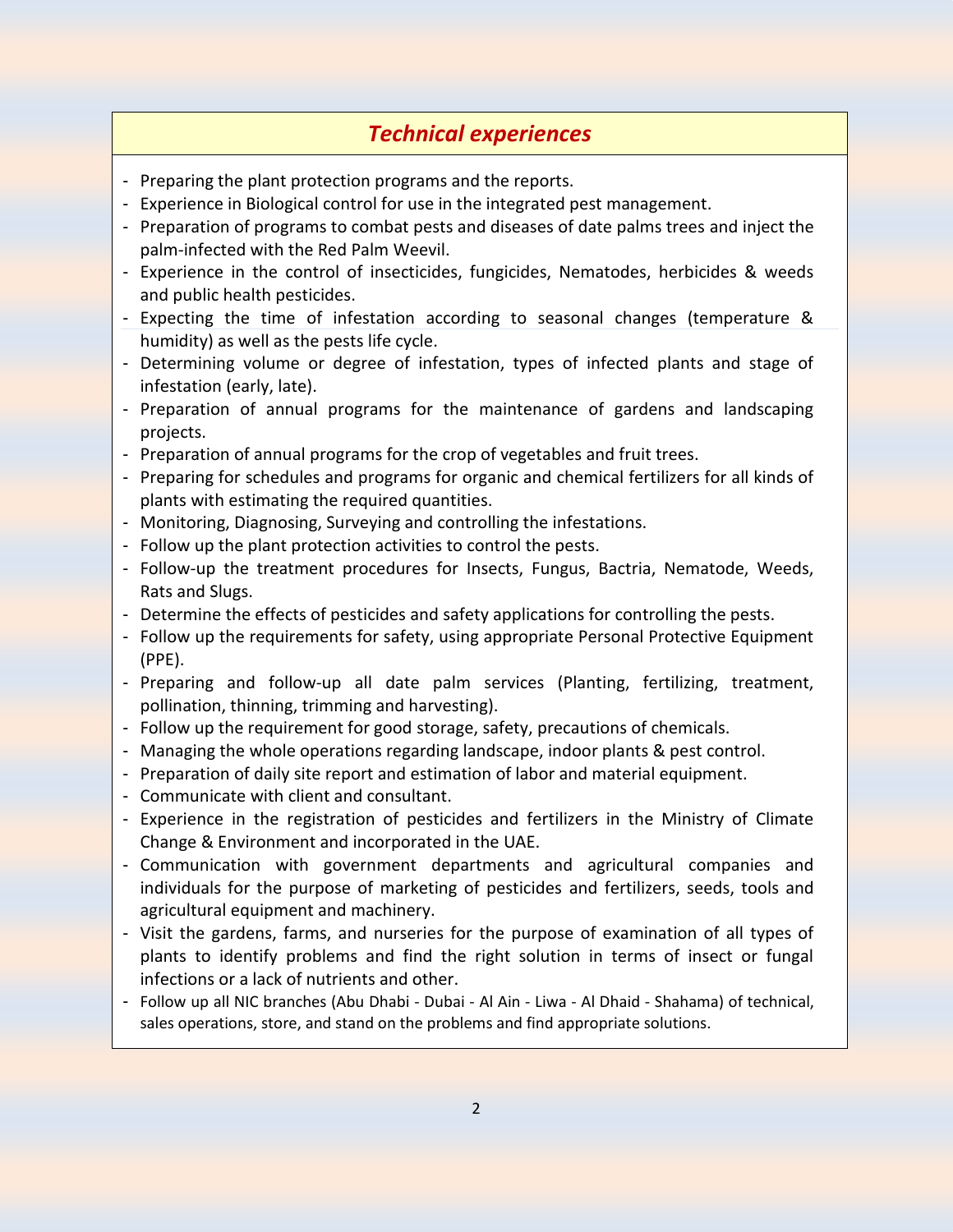#### *Skills*

- I have (ICDL) and Learned many computer skills (Photoshop, Adobe Illustrator).
- I have a driving license from Abu Dhabi (UAE) from 2008.
- Preparation for agricultural brochures and website.
- In my spare time I also do some sporting activities with my friends.

| <b>Reference</b>                                                       |                                                                                                                                                 |
|------------------------------------------------------------------------|-------------------------------------------------------------------------------------------------------------------------------------------------|
| <b>UAF</b>                                                             | www.nicuae.com                                                                                                                                  |
|                                                                        | http://www.eulc.edu.eg/eulc_v5/Libraries/start.aspx?fn=ApplySearch&ScopeID=&crit<br>eria1=2.&SearchText1=Mohamed%2c+Mohamed+Mansour+El-Dessouky |
| All documents, certificates and experience are available upon request. |                                                                                                                                                 |

### *Thanks*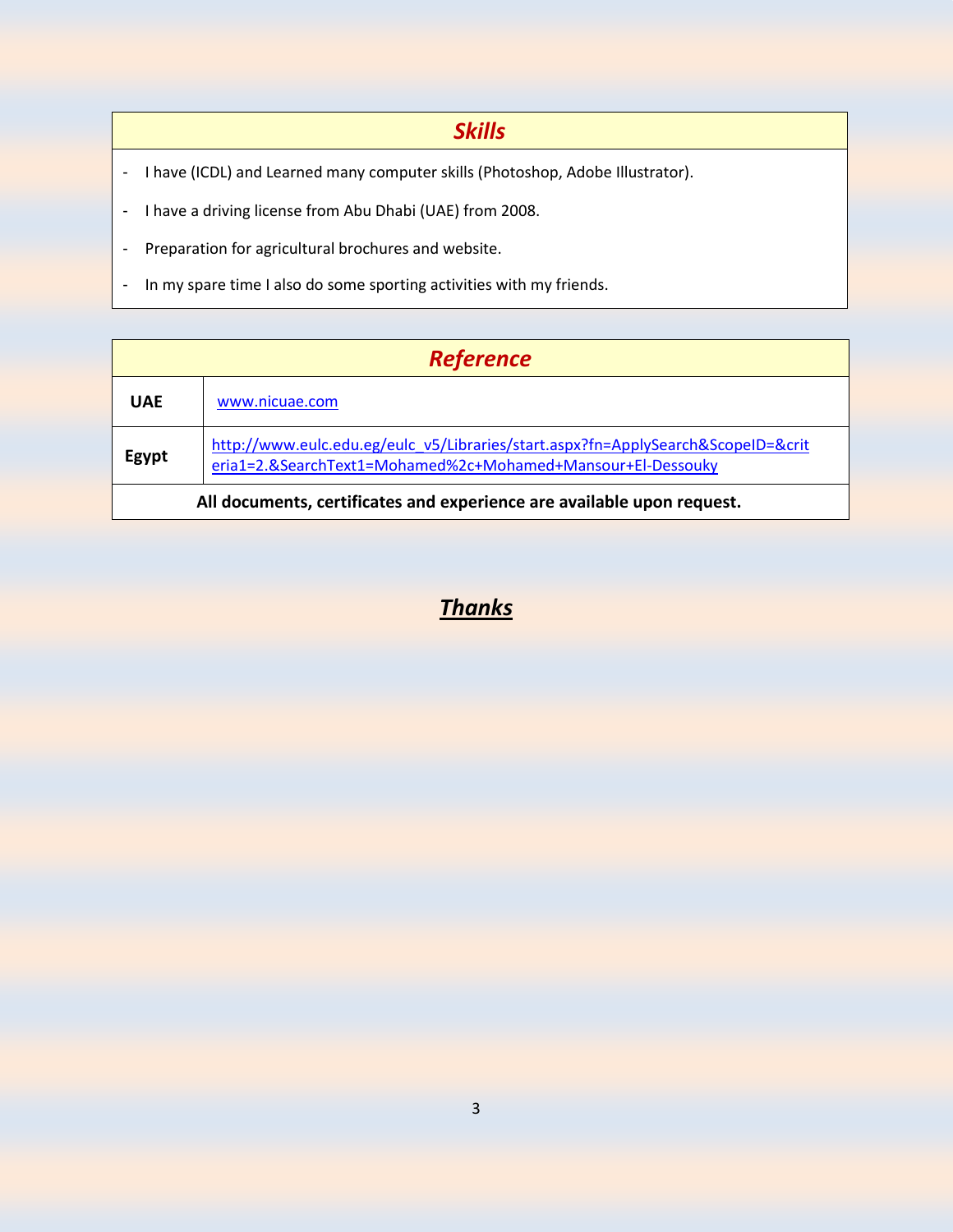## السيرة الذاتية

| البيانات الشخصية |                                                    |                   |
|------------------|----------------------------------------------------|-------------------|
|                  | محمد منصور الدسوقى محمد                            | الاسم             |
|                  | 1981/2/8                                           | تاريخ الميلاد     |
|                  | متزوج ويعول                                        | الحالة الاجتماعية |
|                  | مصری                                               | الجنسية           |
|                  | دبی                                                | العنوان           |
|                  | مهندس زراعي تخصص وقاية نباتات (مدير فرع)           | الوظيفة           |
|                  | عربي - انجيزي                                      | اللغة             |
|                  | 00971507227514<br>00971557173635<br>$\blacksquare$ | رقم الهاتف        |
|                  | mohamedmansour14@yahoo.com                         | البريد الالكتروني |

| المؤهلات الدراسية                                                                                                                                            |               |  |
|--------------------------------------------------------------------------------------------------------------------------------------------------------------|---------------|--|
| بكالوريوس في العلوم الزراعية - وقاية النباتات - كلية الزراعة - جامعة المنصورة                                                                                | 2002 - 1998   |  |
| ماجستير ف <i>ى</i> المكافحة البيولوجية للافات الحشرية بعنوان (دراسات على طفيليات الذباب الأبيض) -<br>قسم الحشرات الاقتصادية - كلية الزراعة - جامعة المنصورة. | $2006 - 2003$ |  |
| مسجل لدرجة الدكتوراه بعنوان (التكامل بين بعض الأعداء الطبيعية لمكافحة الذباب الأبيض). قسم<br>الحشرات الاقتصادية - كلية الزراعة - جامعة المنصورة. لم تكتمل    | 2008 - 2007   |  |
| دورة تدريبية في مركز دعم الصناعات الصغيرة والمتوسطة (الوكالة الكندية).                                                                                       | $2002/9 - 7$  |  |
| باحث بمركز البحوث الزراعية (معهد بحوث وقاية النباتات) فرع المنصورة.                                                                                          | 2003 حتى الان |  |

### **العمل فى دولة االماراتات العربية المتحدة**

- **-1 مهندس وقاية النباتات بشركة المقاولون الخليجيون للرى والزراعة والتجميل الطبيعى مشروع 104 )أبوظبى( فى الفترة من يناير 2002 حتى فبراير 2011 .**
	- **-2 مهندس وقاية النباتات بالشركة الوطنية الصناعية فى أبوظبى من فبراير 2011 حتى ابريل .2015**

**-3 مدير فرع الشركة الوطنية الصناعية فى دبى )الوطنية للمعدات الزراعية والكيماويات( من مايو 2015 حتى االن.**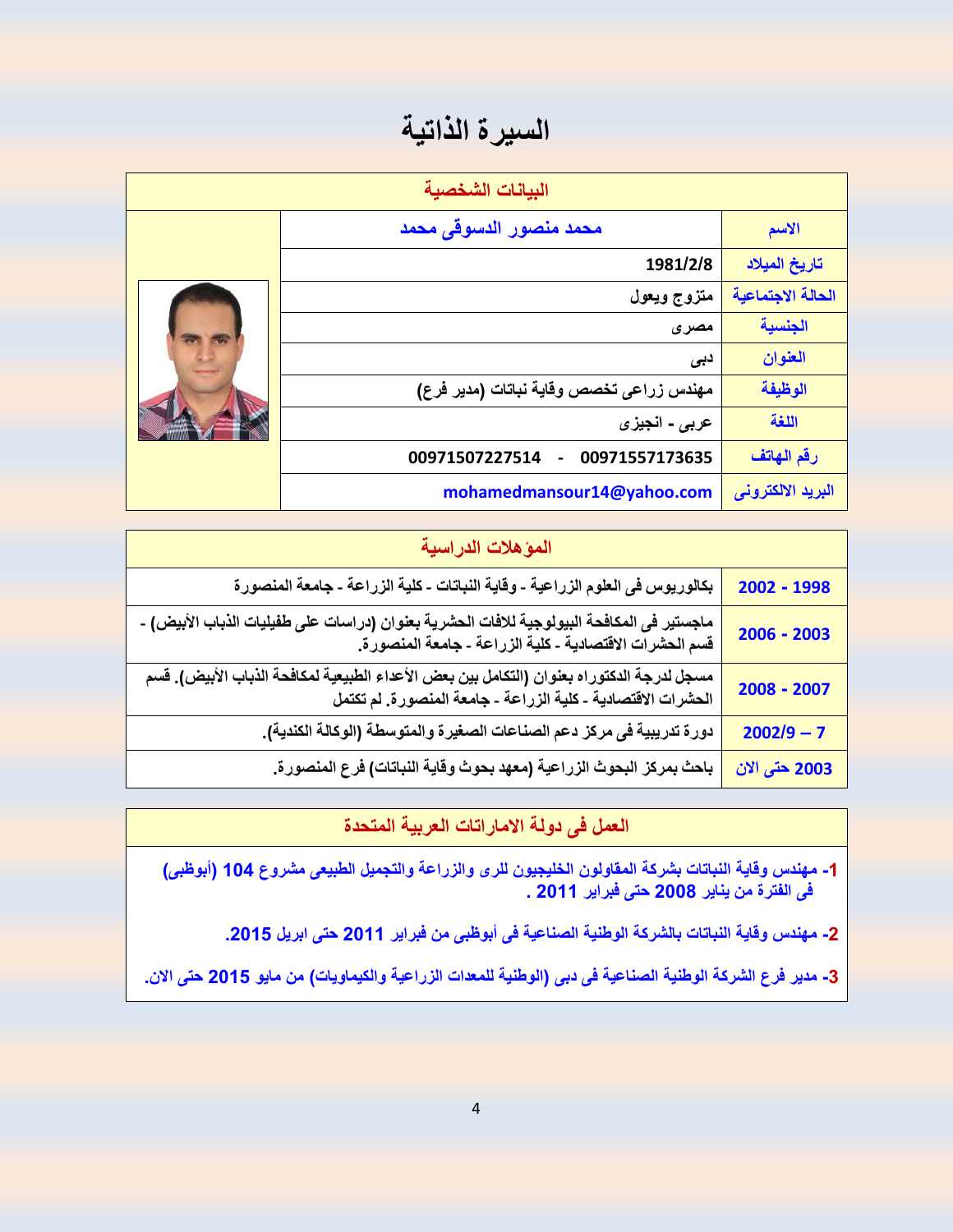| الخبرات الفنية                                                                                                  |  |
|-----------------------------------------------------------------------------------------------------------------|--|
|                                                                                                                 |  |
| اعداد برامج وتقارير وقاية النباتات.                                                                             |  |
| خبر ة في المكافحة البيولوجية لاستخدامها في الإدار ة المتكاملة للآفات.                                           |  |
| إعداد برامج لمكافحة الآفات والأمراض التى تصيب أشجار النخيل وحقن النخيل المصاب بسوسة النخيل الحمراء.             |  |
| خبر ة في المكافحة بالمبيدات الحشريه والفطرية ومبيدات النيماتودا والأعشاب ومبيدات افات الصحة العامة.             |  |
| توقع وقت الإصابة وفقا للتغيرات الموسمية (درجة الحرارة والرطوبة) وكذلك دورة حياة الافات.                         |  |
| تحديد حجم او درجة الاصابة ، نوع النباتات المصابة ، نوع الافة ، مرحلة الاصابة (مبكرة – أو متأخرة).               |  |
| إعداد برامج سنوية لصيانة الحدائق ومشاريع التشجير                                                                |  |
| إعداد برامج سنوية للمحاصيل الحقلية ومحاصيل الخضر وأشجار الفاكهة.                                                |  |
| إعداد جداول وبرامج للأسمدة العضوية والكيميائية لجميع أنواع النباتات مع تقدير الكميات المطلوبة.                  |  |
| الرصد والتشخيص والمسح والسيطرة على الإصابات.                                                                    |  |
| متابعة الانشطة المختلفة لوقاية النبات للسيطرة على الآفات.                                                       |  |
| متابعة الاجراءات العلاجية للحشرات والفطريات والبكتيريا والنيماتودا والأعشاب الضارة والفئران والقواقع            |  |
| والبزاقات.                                                                                                      |  |
| تحديد فعالية مبيدات الآفات وتطبيقات السلامة للسيطرة على الآفات.                                                 |  |
| متابعة متطلبات السلامة، باستخدام معدات الحماية الشخصية المناسبة.                                                |  |
| متابعة متطلبات التخزين الجيد، والسلامة، والاحتياطات الواجب مراعاتها في التعامل من المواد الكيميائية.            |  |
| إعداد ومتابعة جميع خدمات نخيل التمر (الزراعة، التسميد، المعالجة، التلقيح، تكريب، والحصاد).                      |  |
| إدارة العمليات بأكملها فيما يتعلق بمشاريع التشجير ، والنباتات الداخلية ومكافحة الآفات                           |  |
| إعداد تقرير يومي في مواقع العمل وتقدير مايلزم من معدات وعمال ومواد.                                             |  |
| التواصل مع البلديات والاستشاريين.                                                                               |  |
| خبرة في تسجيل مبيدات الآفات والأسمدة في وزارة التغير المناخي والبيئة بغرض ادخالها الى الدولة.                   |  |
| التواصل مع الإدارات الحكومية والشركات الزراعية والأفراد بغرض تسويق المبيدات والأسمدة والبذور والأدوات           |  |
| والمعدات والآلات الزراعية.                                                                                      |  |
| زيارة الحدائق والمزارع والمشاتل لغرض فحص جميع أنواع النباتات لتحديد المشاكل وإيجاد الحل المناسب                 |  |
| للاصابات الحشرية أو الفطرية أو نقص العناصر الغذائية وغيرها                                                      |  |
| متابعة جميع فروع الشركة الوطنية العقارية (أبو ظبي - دبي - العين - ليوا - الذيد -<br>الشهامة) من العمليات الفنية |  |
| والمبيعات، وادارة المخزون والوقوف على المشاكل وإيجاد الحلول المناسبة.                                           |  |

### **المهارات االخرى**

- **- الرخصة الدولية لقيادة الحاسب االلى )ICDL )والعمل على برامج تصميم )الفوتوشوب – ادوب اليستراتور(.**
	- **- رخصة قيادة سيارة من 2002 )االمارات – أبوظبى(.**
	- **- اعداد النشرات الزراعية المختلفة وتصميم المواقع االلكترونية.**
	- **- فى وقت الفراغ ممارسة بعض االنشطة الرياضية مع الزمالء وخاصة كرة القدم.**